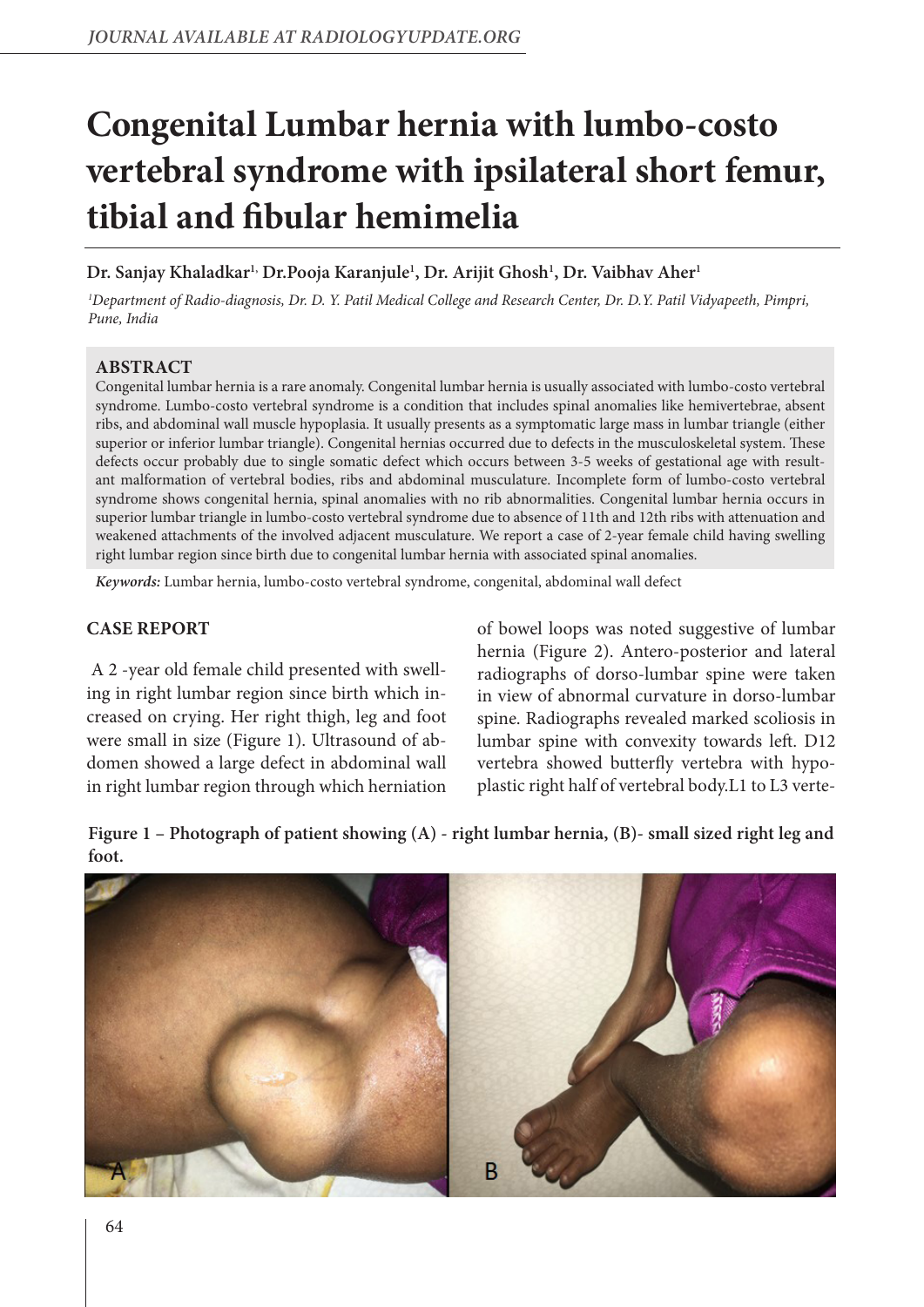bral bodies showed butterfly vertebrae. There was partial agenesis of the Sacrum with absence of S4-S5 sacral segments. Right 11th and 12th ribs were absent. Discontinuity in pro-peritoneal fat planes was noted in right lumbar region through which bowel loop herniation was seen suggestive of lumbar hernia (Figure 3). Radiograph of right thigh and leg showed short right femur and hypoplastic (hemimelia) right tibia and fibula (Figure 4). MRI of Lumbo-Sacral spine showed partial sacral agenesis with absence of S4-S5 sacral segments, scoliosis of lumbar spine with convexity towards left. Butterfly D12 vertebra with hypoplastic right half, butterfly L1-L3 vertebrae, widened spinal canal in lumbar region. Syringomyelia was noted at D12-L1 level and defect

**Figure 2 – Ultrasound in right lumbar region (A, B) – showing defect in parietal peritoneum (marked by white arrow) in right lumbar region with herniation of colon suggestive of lumbar hernia.**



**Figure 3 – Radiograph of lumbosacral spine AP (A), lateral (B) showing multiple vertebral anomalies in lumbar spine, absent right 11th and 12th ribs with right lumbar hernia.**

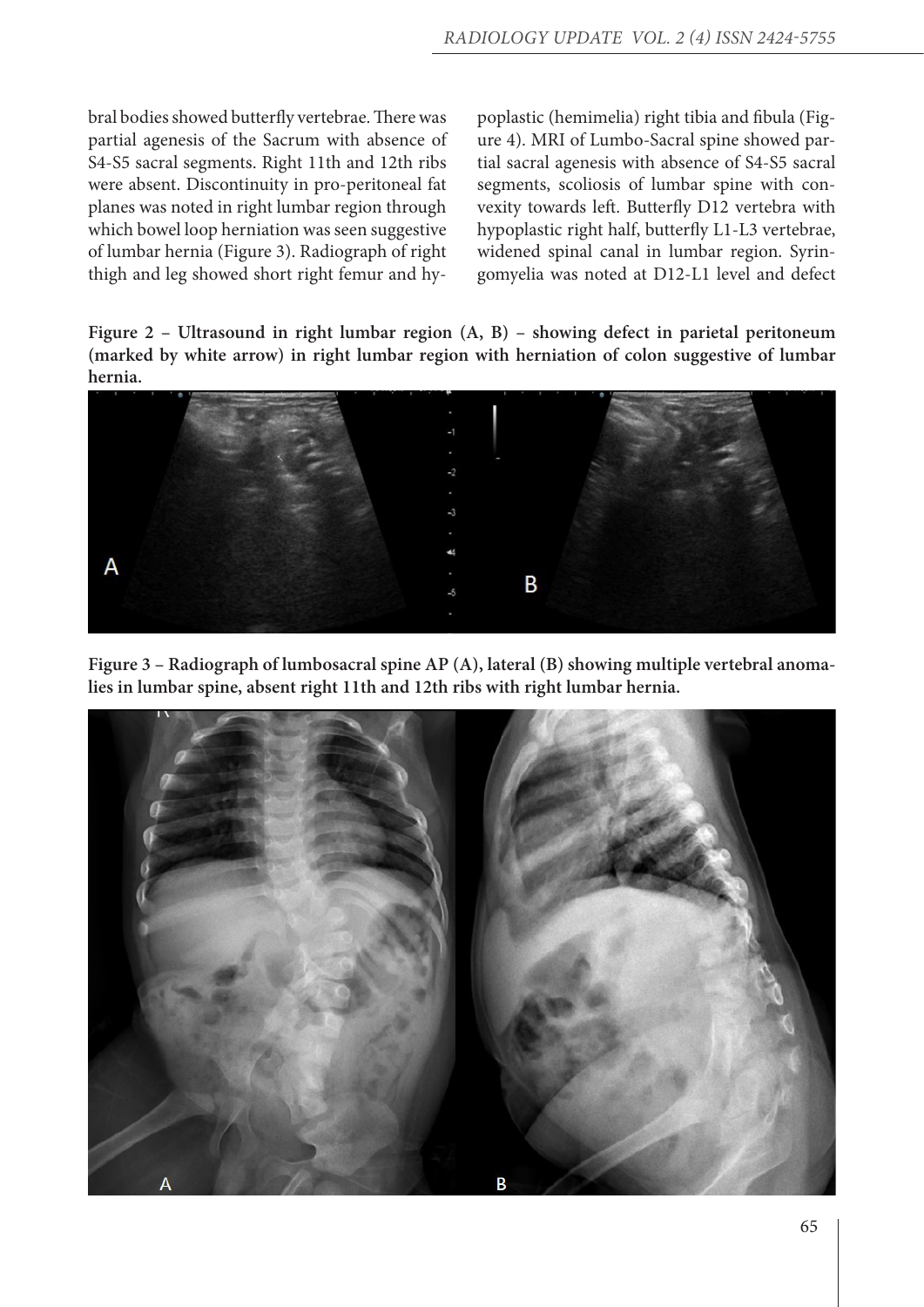**Figure 4 – Radiograph of both thighs AP(A), right leg AP (B)- showing short right femur and right tibial and fibular hemimelia.**



**Figure 5 – MRI Lumbo sacral spine Coronal STIR (A,B)- showing right lumbar hernia containing colon(A) and multiple vertebral anomalies in lumbar spine(B).**

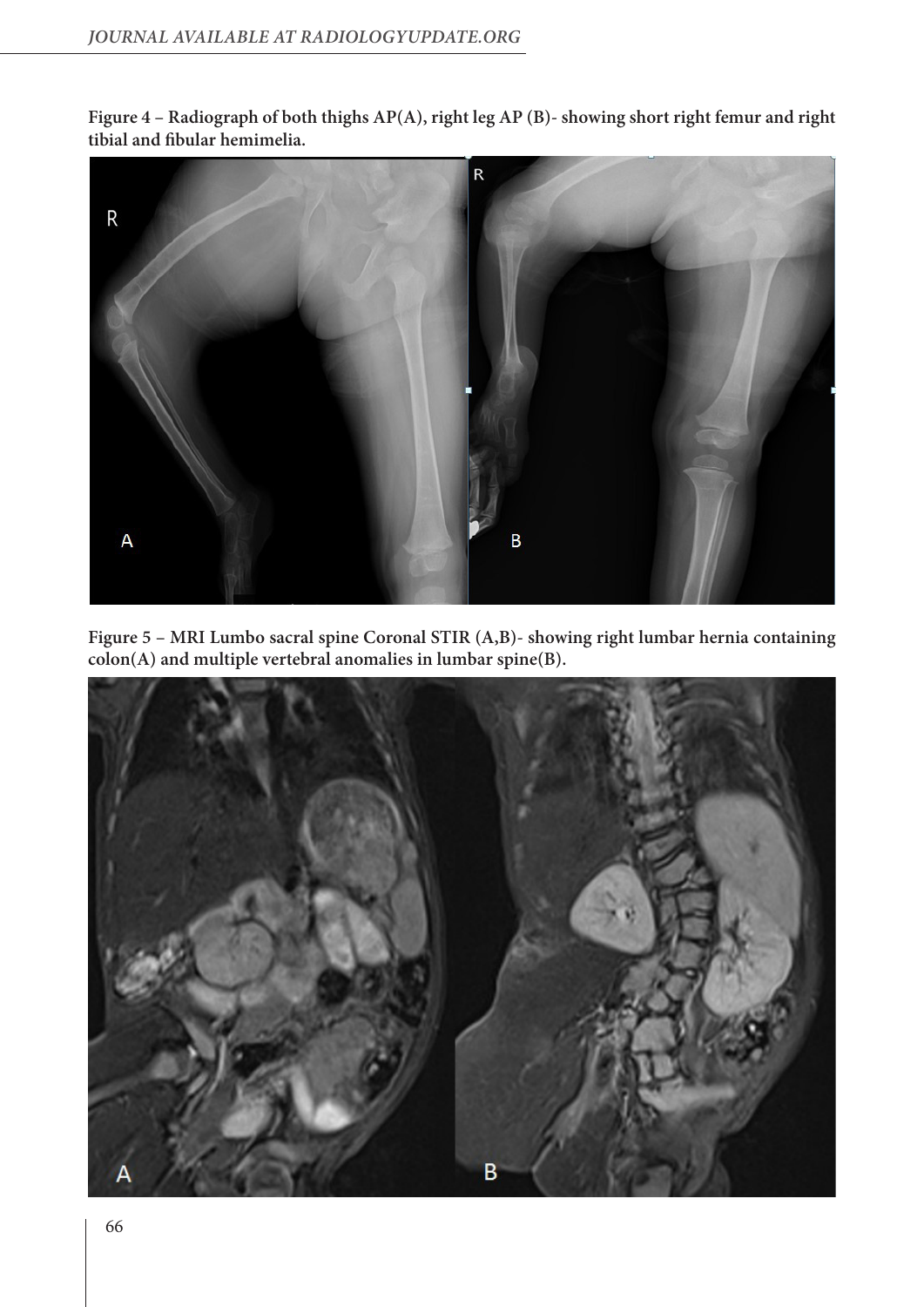

**Figure 6 – MRI Lumbosacral spine axial T1WI (A, B) and axial T2WI (C,D) showing right lumbar hernia containing right colon.**

## **DISCUSSION**

Congenital lumbar hernia is a rare anomaly. Earliest report was made in 1803.1,2 Congenital lumbar hernia is usually associated with lumbo-costo vertebral syndrome. Lumbo-costo vertebral syndrome is a rare condition with only 16 cases reported in English literature.1 Lumbo-costo vertebral syndrome is a condition that includes spinal anomalies like hemivertebrae, absent ribs, and abdominal wall muscle hypoplasia. It usually presents as a symptomatic large mass in lumbar triangle (either superior or inferior lumbar triangle).<sup>1</sup> Lumbo-costo vertebral syndrome may be associated with other malformations like VACTERL association (Comprising vertebral anomalies, anal atresia, cardiac defects, trachea-oesophageal fistula, esophageal atresia, renal anomalies and limb abnormalities), diaphragmatic hernia, PUJ obstruction, renal agen-

esis, cloacal extrophy, cryptorchidism, hydrocephalus, focal nodular hyperplasia of the liver, spinal dysraphism, caudal deficiency, syndactyly. 3,4 Lumbo-costo vertebral syndrome may be seen in infant of diabetic mother.1 Lumbar hernia can be congenital (20% of total) or acquired ( 80%). Congenital hernias occurred due to defects in the musculoskeletal system. They occur individually or in association with other abdominal hernias, lumbo-costo vertebral syndrome and neurofibromatosis (Type1).5 Acquired lumbar hernia can be primary or secondary. Primary lumbar hernias (55%) are spontaneous without any causal factors like surgery, trauma, and infection. Secondary lumbar hernia (25%) occur due to blunt, penetrating or crushing trauma, surgical lesions, post-operative, infections in pelvic bone, ribs or lumbodorsal fascia, infected retroperitoneal hematomas, hepatic abscess. Tovloukian in 1972 first described lumbo-costo vertebral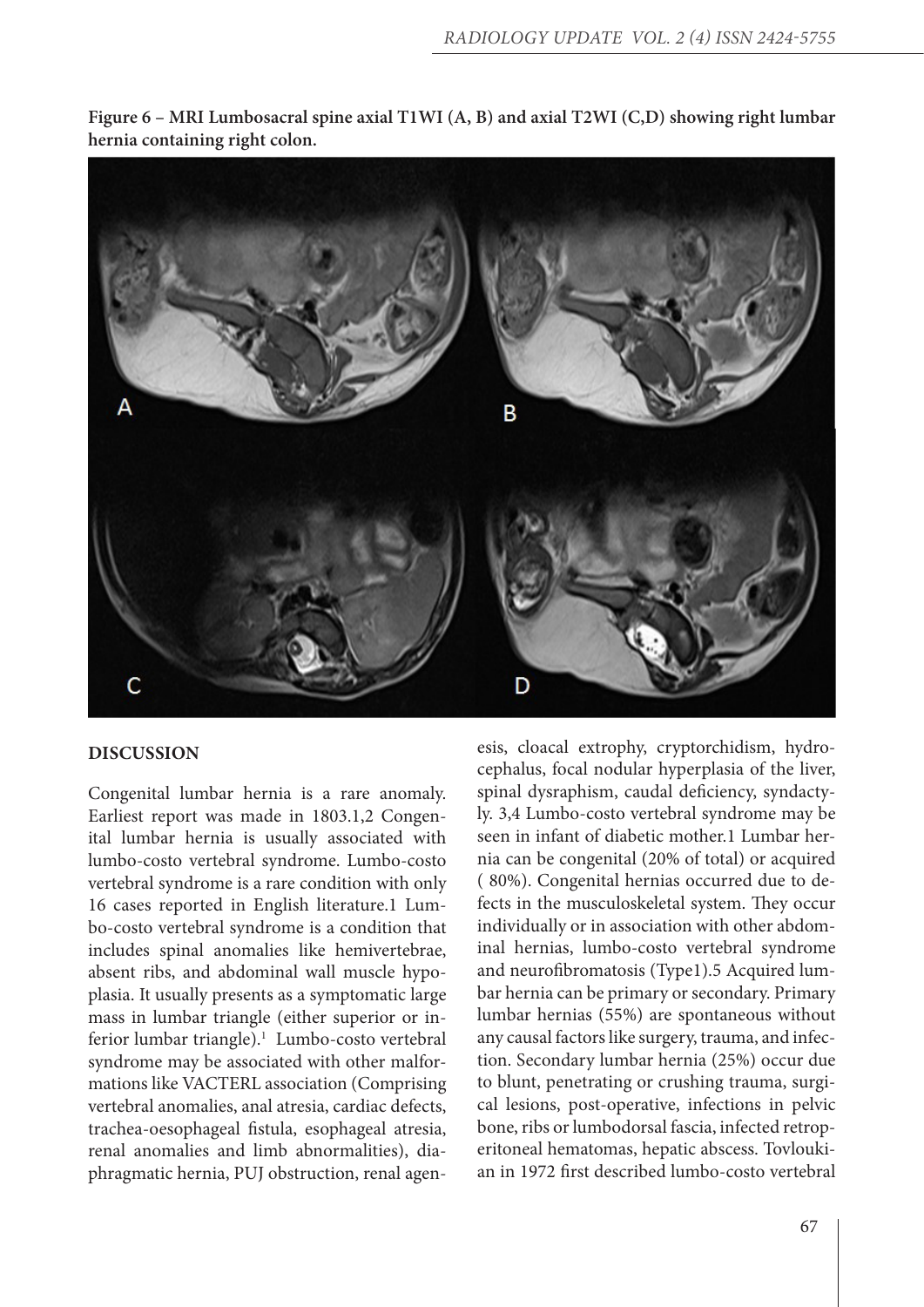syndrome.6 Lumbo-costo vertebral syndrome includes abdominal wall muscular hypoplasia, congenital absence of ribs, hemi-vertebrae and anterior myelomeningocoele. These defects occur probably due to single somatic defect which occurs between 3-5 weeks of gestational age with resultant malformation of vertebral bodies, ribs and abdominal musculature. The crown rump length of embryo is 1.5 mm between 3-5 weeks of gestational age when mesoderm between the endoderm and ectoderm on either sides of notochord differentiation into somites which differentiate into the sclerotome (which form the vertebrae and costal process and the myotome (that forms skeletal muscle of tongue and the dermatome (which forms skin and subcutaneous tissue). Vertebral, costal and abdominal wall defects can occur if there is any disturbance during this stage like anoxia demonstrated in animal study. Neurulation occurs during the 3-5 gestational age during which formation neural groove, closure of anterior (25 days) and posterior (27- 28 days) neuropores, appearance of ventral horn cells, formation of anterior and posterior roots and disc junction of neuroectoderm from the surface ectoderm occurs.7 Hence lumbo-costo vertebral syndrome can be associated with spinal cord malformations. Hence spinal dysraphism may be also associated.7 Other anomalies associated with LCVS are congenital sciatic hernia / absent tibia, post myelomeningocoele. Rarely lumbo-costo vertebral syndrome may be associated with congenital subcostal hernia.<sup>8</sup> Etiologies of both subcostal hernia and lumbar hernia are same in lumbo-costo vertebral syndrome. Anomalies associated with lumbo-costo vertebral syndrome are lung hypoplasia, supernumery digits, undescended testis, hydrocephalus due to Arnold Chiari malformation, hypoplastic sacrum.9 Incomplete form of lumbo-costo vertebral syndrome shows congenital hernia, spinal anomalies with no rib abnormalities.10 Less than 50 cases of congenital lumbar hernia associated with other congenital anomalies have been reported in English literature.<sup>11</sup> Predisposition of lumbar hernia in superior triangle is due to multitude of factors like length and angulation of rib, size of the quadratus lumborum, serratus

posterior muscles, the insertion of latissimus dorsa between 11th and 12th ribs, variable insertion of external oblique muscle above the 12th rib.11 Due to absence of 11th and 12th rib ,the involved adjacent musculature is attenuated with weakened attachments. Hence congenital lumbar hernia occurs in superior lumbar triangle in lumbo-costo vertebral syndrome.<sup>11</sup> Other abnormalities associated are congenital club foot, arthrogryposis.<sup>11</sup>

#### **CONCLUSION**

Congenital lumbar hernia is rare and occurs in superior lumbar triangle. It is often associated with spinal and rib anomalies in lumbo-costovertebral syndrome. Incomplete form of lumbo-costo vertebral syndrome shows congenital lumbar hernia, spinal anomalies with no rib abnormalities. Other associated congenital anomalies may be seen.